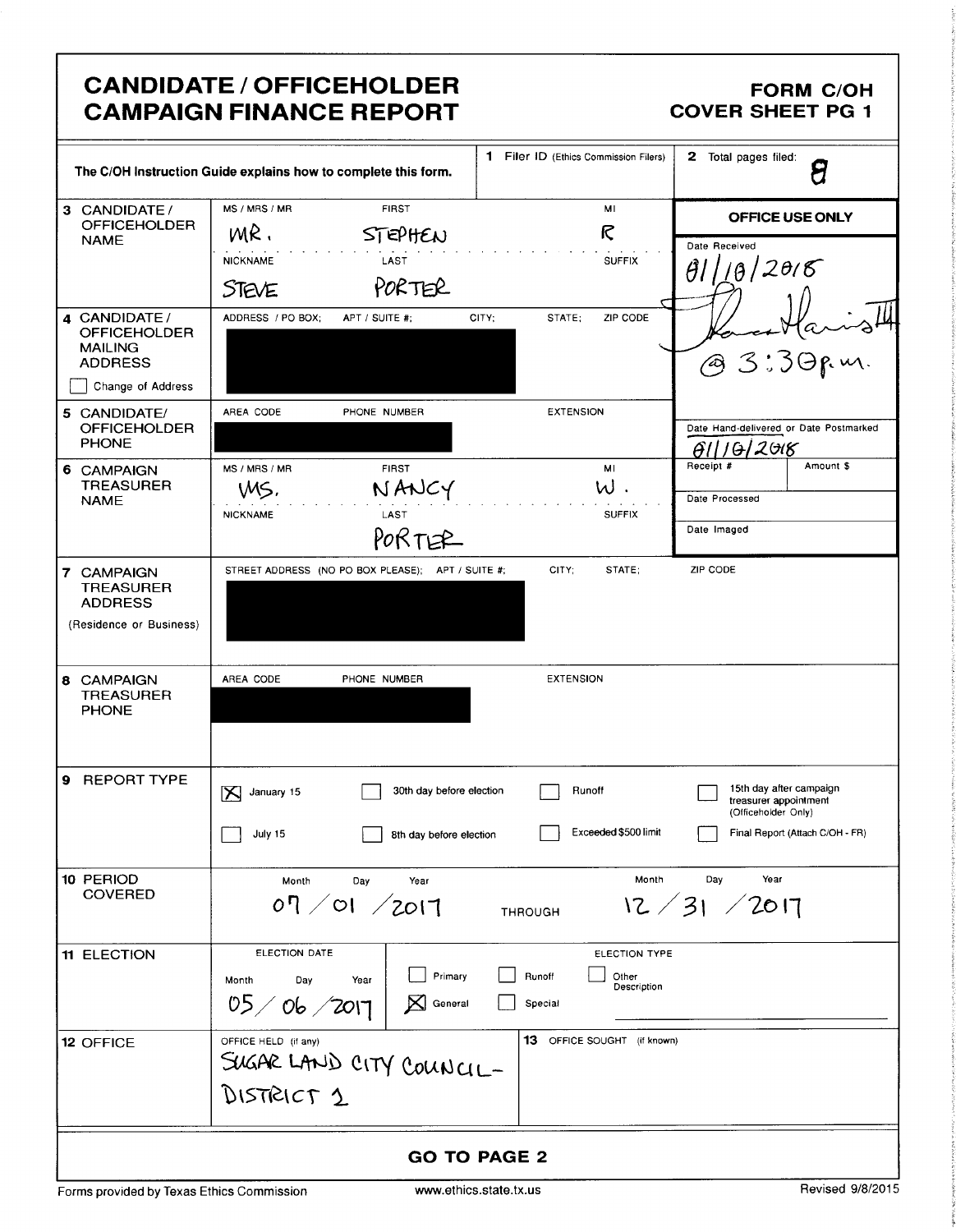## CANDIDATE / OFFICEHOLDER FORM C/OH CAMPAIGN FINANCE REPORT COVER SHEET PG 2

| 14 C/OH NAME                                              |                                                                                                                                                                                                                                                                                                                                                                                                  | PORTER, STEPHEN R. (STEVE)                                                                                            | <b>15</b> Filer ID (Ethics Commission Filers)                                 |
|-----------------------------------------------------------|--------------------------------------------------------------------------------------------------------------------------------------------------------------------------------------------------------------------------------------------------------------------------------------------------------------------------------------------------------------------------------------------------|-----------------------------------------------------------------------------------------------------------------------|-------------------------------------------------------------------------------|
| <b>16 NOTICE FROM</b><br><b>POLITICAL</b><br>COMMITTEE(S) | THIS BOX IS FOR NOTICE OF POLITICAL CONTRIBUTIONS ACCEPTED OR POLITICAL EXPENDITURES MADE BY POLITICAL COMMITTEES TO<br>SUPPORT THE CANDIDATE / OFFICEHOLDER. THESE EXPENDITURES MAY HAVE BEEN MADE WITHOUT THE CANDIDATE'S OR OFFICEHOLDER'S<br>KNOWLEDGE OR CONSENT. CANDIDATES AND OFFICEHOLDERS ARE REQUIRED TO REPORT THIS INFORMATION ONLY IF THEY RECEIVE NOTICE<br>OF SUCH EXPENDITURES. |                                                                                                                       |                                                                               |
|                                                           | <b>COMMITTEE TYPE</b>                                                                                                                                                                                                                                                                                                                                                                            | <b>COMMITTEE NAME</b>                                                                                                 |                                                                               |
|                                                           | GENERAL                                                                                                                                                                                                                                                                                                                                                                                          |                                                                                                                       |                                                                               |
|                                                           | SPECIFIC                                                                                                                                                                                                                                                                                                                                                                                         | <b>COMMITTEE ADDRESS</b>                                                                                              |                                                                               |
|                                                           |                                                                                                                                                                                                                                                                                                                                                                                                  |                                                                                                                       |                                                                               |
|                                                           |                                                                                                                                                                                                                                                                                                                                                                                                  |                                                                                                                       |                                                                               |
|                                                           |                                                                                                                                                                                                                                                                                                                                                                                                  | COMMITTEE CAMPAIGN TREASURER NAME                                                                                     |                                                                               |
| <b>Additional Pages</b>                                   |                                                                                                                                                                                                                                                                                                                                                                                                  |                                                                                                                       |                                                                               |
|                                                           |                                                                                                                                                                                                                                                                                                                                                                                                  | COMMITTEE CAMPAIGN TREASURER ADDRESS                                                                                  |                                                                               |
|                                                           |                                                                                                                                                                                                                                                                                                                                                                                                  |                                                                                                                       |                                                                               |
| <b>17 CONTRIBUTION</b>                                    |                                                                                                                                                                                                                                                                                                                                                                                                  |                                                                                                                       |                                                                               |
| TOTALS                                                    | 1.                                                                                                                                                                                                                                                                                                                                                                                               | TOTAL POLITICAL CONTRIBUTIONS OF \$50 OR LESS (OTHER THAN<br>PLEDGES, LOANS, OR GUARANTEES OF LOANS), UNLESS ITEMIZED | \$                                                                            |
|                                                           | 2.                                                                                                                                                                                                                                                                                                                                                                                               | <b>TOTAL POLITICAL CONTRIBUTIONS</b>                                                                                  | \$                                                                            |
|                                                           |                                                                                                                                                                                                                                                                                                                                                                                                  | (OTHER THAN PLEDGES, LOANS, OR GUARANTEES OF LOANS)                                                                   |                                                                               |
| <b>EXPENDITURE</b><br><b>TOTALS</b>                       | З.                                                                                                                                                                                                                                                                                                                                                                                               | TOTAL POLITICAL EXPENDITURES OF \$100 OR LESS.<br>UNLESS ITEMIZED                                                     | \$                                                                            |
|                                                           | 4.                                                                                                                                                                                                                                                                                                                                                                                               | <b>TOTAL POLITICAL EXPENDITURES</b>                                                                                   | 951.21<br>\$                                                                  |
| <b>CONTRIBUTION</b><br><b>BALANCE</b>                     | 438.47<br>5.<br>TOTAL POLITICAL CONTRIBUTIONS MAINTAINED AS OF THE LAST DAY<br>\$<br>OF REPORTING PERIOD                                                                                                                                                                                                                                                                                         |                                                                                                                       |                                                                               |
| <b>OUTSTANDING</b><br><b>LOAN TOTALS</b>                  | 6.                                                                                                                                                                                                                                                                                                                                                                                               | TOTAL PRINCIPAL AMOUNT OF ALL OUTSTANDING LOANS AS OF THE<br>LAST DAY OF THE REPORTING PERIOD                         | \$5,000.00                                                                    |
| 18 AFFIDAVIT                                              |                                                                                                                                                                                                                                                                                                                                                                                                  |                                                                                                                       |                                                                               |
|                                                           |                                                                                                                                                                                                                                                                                                                                                                                                  |                                                                                                                       | I swear, or affirm, under penalty of perjury, that the accompanying report is |
|                                                           |                                                                                                                                                                                                                                                                                                                                                                                                  | under Title 15, Election Code.                                                                                        | true and correct and includes all information required to be reported by me   |
|                                                           | <b>CORETTA S. EDWARDS</b><br>Notary Public, State of Texas                                                                                                                                                                                                                                                                                                                                       |                                                                                                                       |                                                                               |
|                                                           | My Commission Expires<br>August 11, 2018                                                                                                                                                                                                                                                                                                                                                         |                                                                                                                       |                                                                               |
|                                                           |                                                                                                                                                                                                                                                                                                                                                                                                  |                                                                                                                       | Signature of Candidate or Officeholder                                        |
| AFFIX NOTARY STAMP / SEALABOVE                            |                                                                                                                                                                                                                                                                                                                                                                                                  |                                                                                                                       |                                                                               |

| Sworn to and subscribed before me, by the said STEPHEN R. PORTER (STEUE), this the 10 <sup>th</sup> |  |
|-----------------------------------------------------------------------------------------------------|--|
| $\mathcal{L} = \mathcal{L}$                                                                         |  |

day of  $\mathscr{D}$ , 20 /  $\mathscr{C}$ , to certify which, witness my hand and seal of office.

Gulla S. Edus and Contrar S. Edusards Mother Public Signature of officer administering oath<br>Signature of officer administering oath Printed name of officer administering oath Title of officer administering oath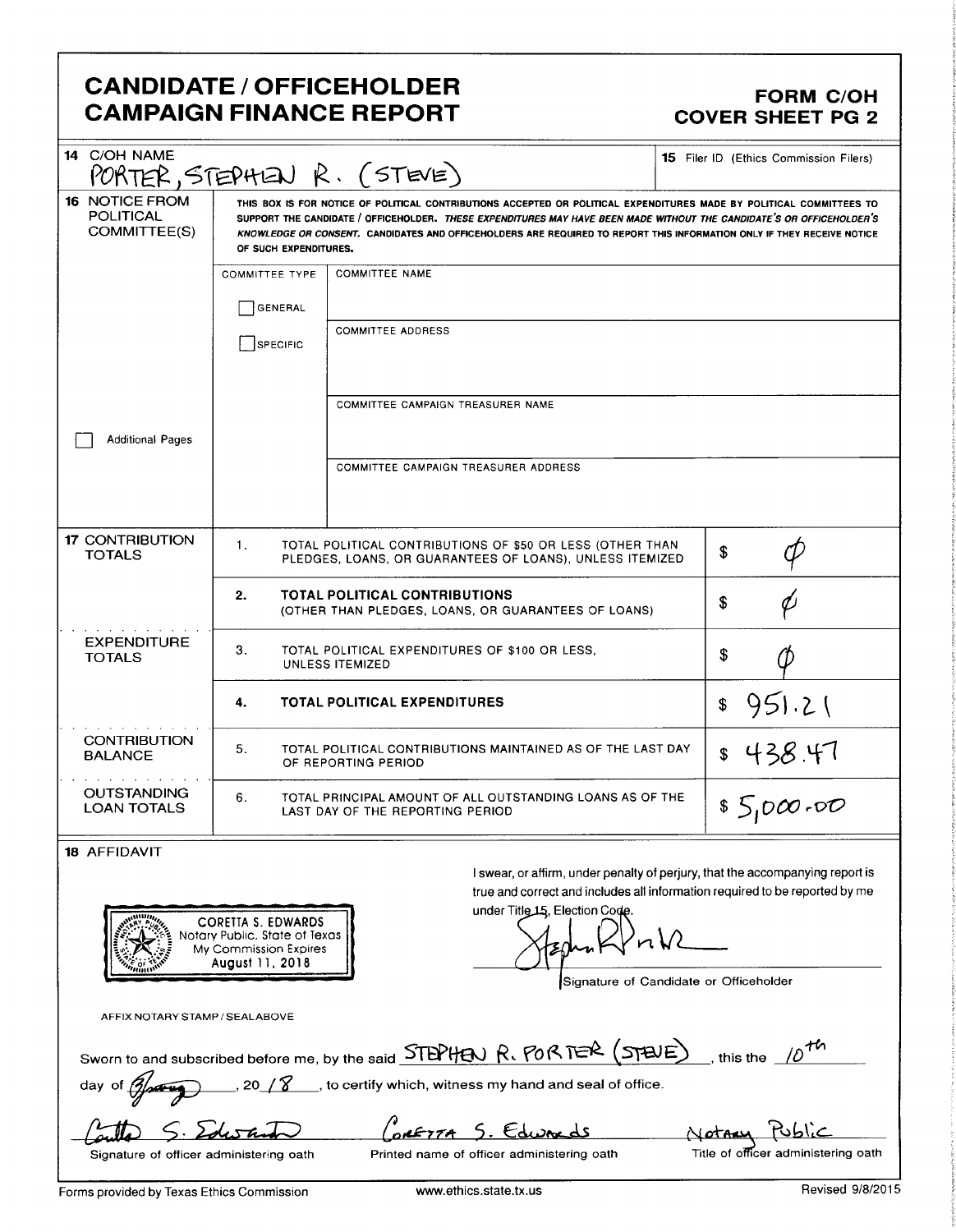| 21 SCHEDULE SUBTOTALS<br><b>SUBTOTAL</b><br>NAME OF SCHEDULE<br><b>AMOUNT</b><br>$\phi$<br>1.<br>\$<br>SCHEDULE A1: MONETARY POLITICAL CONTRIBUTIONS<br>\$<br>2.<br>Ø<br>SCHEDULE A2: NON-MONETARY (IN-KIND) POLITICAL CONTRIBUTIONS<br>Ø<br>\$<br>з.<br>SCHEDULE B: PLEDGED CONTRIBUTIONS<br>Ø<br><b>SCHEDULE E: LOANS</b><br>\$<br>4.<br>5.<br>$\mathsf{X}% _{0}^{X\rightarrow\mathsf{X}}\equiv\mathsf{X}_{0}^{X\rightarrow\mathsf{X}}\equiv\mathsf{X}_{0}^{X\rightarrow\mathsf{X}}\equiv\mathsf{X}_{0}^{X\rightarrow\mathsf{X}}\equiv\mathsf{X}_{1}^{X\rightarrow\mathsf{X}}\equiv\mathsf{X}_{2}^{X\rightarrow\mathsf{X}}\equiv\mathsf{X}_{3}^{X\rightarrow\mathsf{X}}\equiv\mathsf{X}_{4}^{X\rightarrow\mathsf{X}}\equiv\mathsf{X}_{5}^{X\rightarrow\mathsf{X}}\equiv\mathsf{X}_{6}^{X\rightarrow\mathsf{X}}\equiv\mathsf{X}_{7}^{X\rightarrow\mathsf{X}}$<br>95 .2 <br>SCHEDULE F1: POLITICAL EXPENDITURES MADE FROM POLITICAL CONTRIBUTIONS<br>150.00<br>∣╳∣<br>$\mathsf{\$}$<br>6.<br>SCHEDULE F2: UNPAID INCURRED OBLIGATIONS<br>Ф<br>7.<br>\$<br>SCHEDULE F3: PURCHASE OF INVESTMENTS MADE FROM POLITICAL CONTRIBUTIONS<br>\$801.21<br>$ \times $<br>8.<br>SCHEDULE F4: EXPENDITURES MADE BY CREDIT CARD<br>Ő<br>9.<br>\$<br>SCHEDULE G: POLITICAL EXPENDITURES MADE FROM PERSONAL FUNDS<br>10.<br>\$<br>SCHEDULE H: PAYMENT MADE FROM POLITICAL CONTRIBUTIONS TO A BUSINESS OF C/OH<br>11.<br>\$<br>SCHEDULE 1: NON-POLITICAL EXPENDITURES MADE FROM POLITICAL CONTRIBUTIONS<br>Œ<br>SCHEDULE K: INTEREST, CREDITS, GAINS, REFUNDS, AND CONTRIBUTIONS<br>12.<br>\$ |
|------------------------------------------------------------------------------------------------------------------------------------------------------------------------------------------------------------------------------------------------------------------------------------------------------------------------------------------------------------------------------------------------------------------------------------------------------------------------------------------------------------------------------------------------------------------------------------------------------------------------------------------------------------------------------------------------------------------------------------------------------------------------------------------------------------------------------------------------------------------------------------------------------------------------------------------------------------------------------------------------------------------------------------------------------------------------------------------------------------------------------------------------------------------------------------------------------------------------------------------------------------------------------------------------------------------------------------------------------------------------------------------------------------------------------------------------------------------------------------------------------------------------------------------------------------------------------|
|                                                                                                                                                                                                                                                                                                                                                                                                                                                                                                                                                                                                                                                                                                                                                                                                                                                                                                                                                                                                                                                                                                                                                                                                                                                                                                                                                                                                                                                                                                                                                                              |
|                                                                                                                                                                                                                                                                                                                                                                                                                                                                                                                                                                                                                                                                                                                                                                                                                                                                                                                                                                                                                                                                                                                                                                                                                                                                                                                                                                                                                                                                                                                                                                              |
|                                                                                                                                                                                                                                                                                                                                                                                                                                                                                                                                                                                                                                                                                                                                                                                                                                                                                                                                                                                                                                                                                                                                                                                                                                                                                                                                                                                                                                                                                                                                                                              |
|                                                                                                                                                                                                                                                                                                                                                                                                                                                                                                                                                                                                                                                                                                                                                                                                                                                                                                                                                                                                                                                                                                                                                                                                                                                                                                                                                                                                                                                                                                                                                                              |
|                                                                                                                                                                                                                                                                                                                                                                                                                                                                                                                                                                                                                                                                                                                                                                                                                                                                                                                                                                                                                                                                                                                                                                                                                                                                                                                                                                                                                                                                                                                                                                              |
|                                                                                                                                                                                                                                                                                                                                                                                                                                                                                                                                                                                                                                                                                                                                                                                                                                                                                                                                                                                                                                                                                                                                                                                                                                                                                                                                                                                                                                                                                                                                                                              |
|                                                                                                                                                                                                                                                                                                                                                                                                                                                                                                                                                                                                                                                                                                                                                                                                                                                                                                                                                                                                                                                                                                                                                                                                                                                                                                                                                                                                                                                                                                                                                                              |
|                                                                                                                                                                                                                                                                                                                                                                                                                                                                                                                                                                                                                                                                                                                                                                                                                                                                                                                                                                                                                                                                                                                                                                                                                                                                                                                                                                                                                                                                                                                                                                              |
|                                                                                                                                                                                                                                                                                                                                                                                                                                                                                                                                                                                                                                                                                                                                                                                                                                                                                                                                                                                                                                                                                                                                                                                                                                                                                                                                                                                                                                                                                                                                                                              |
|                                                                                                                                                                                                                                                                                                                                                                                                                                                                                                                                                                                                                                                                                                                                                                                                                                                                                                                                                                                                                                                                                                                                                                                                                                                                                                                                                                                                                                                                                                                                                                              |
|                                                                                                                                                                                                                                                                                                                                                                                                                                                                                                                                                                                                                                                                                                                                                                                                                                                                                                                                                                                                                                                                                                                                                                                                                                                                                                                                                                                                                                                                                                                                                                              |
|                                                                                                                                                                                                                                                                                                                                                                                                                                                                                                                                                                                                                                                                                                                                                                                                                                                                                                                                                                                                                                                                                                                                                                                                                                                                                                                                                                                                                                                                                                                                                                              |
| <b>RETURNED TO FILER</b>                                                                                                                                                                                                                                                                                                                                                                                                                                                                                                                                                                                                                                                                                                                                                                                                                                                                                                                                                                                                                                                                                                                                                                                                                                                                                                                                                                                                                                                                                                                                                     |
|                                                                                                                                                                                                                                                                                                                                                                                                                                                                                                                                                                                                                                                                                                                                                                                                                                                                                                                                                                                                                                                                                                                                                                                                                                                                                                                                                                                                                                                                                                                                                                              |

Г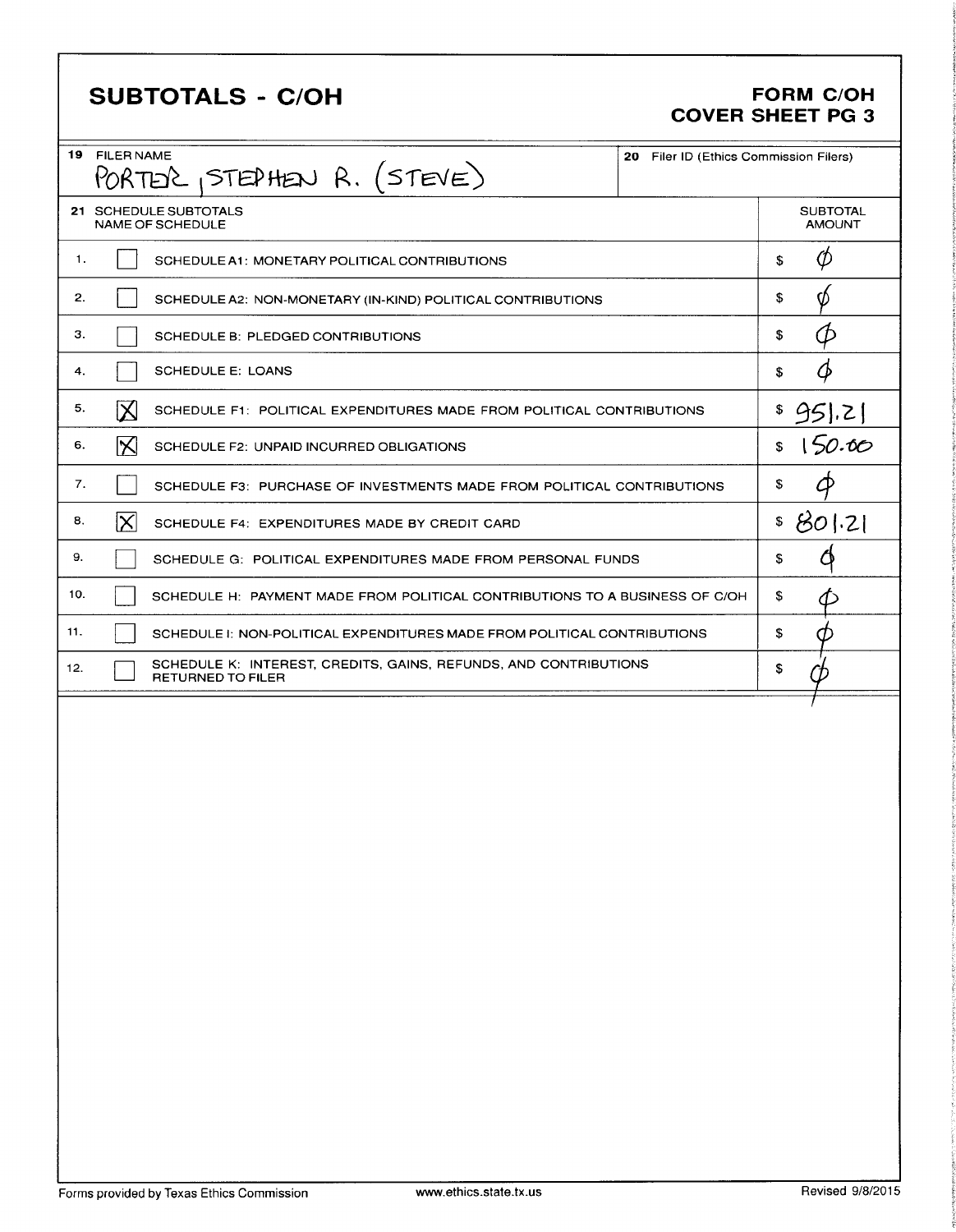## POLITICAL EXPENDITURES MADE FROM POLITICAL CONTRIBUTIONS

#### **SCHEDULE F1**

| <b>EXPENDITURE CATEGORIES FOR BOX 8(a)</b>                                                                                                                                     |                                                                                                                   |                                                                                                                                               |                                                                                                                                                                                                      |
|--------------------------------------------------------------------------------------------------------------------------------------------------------------------------------|-------------------------------------------------------------------------------------------------------------------|-----------------------------------------------------------------------------------------------------------------------------------------------|------------------------------------------------------------------------------------------------------------------------------------------------------------------------------------------------------|
| Advertising Expense<br>Accounting/Banking<br><b>Consulting Expense</b><br>Contributions/Donations Made By<br>Candidate/Officeholder/Political Committee<br>Credit Card Payment | Event Expense<br>Fees<br>Food/Beverage Expense<br>Gift/Awards/Memorials Expense<br><b>Legal Services</b>          | Loan Repayment/Reimbursement<br>Office Overhead/Rental Expense<br>Polling Expense<br><b>Printing Expense</b><br>Salaries/Wages/Contract Labor | Solicitation/Fundraising Expense<br><b>Transportation Equipment &amp; Related Expense</b><br><b>Travel In District</b><br><b>Travel Out Of District</b><br>Other (enter a category not listed above) |
|                                                                                                                                                                                | The instruction Guide explains how to complete this form.                                                         |                                                                                                                                               |                                                                                                                                                                                                      |
| 1 Total pages Schedule F1: 2 FILER NAME<br>6F2                                                                                                                                 | PORTER, STEDHEN R. (STEVE)                                                                                        |                                                                                                                                               | <b>3 Filer ID (Ethics Commission Filers)</b>                                                                                                                                                         |
| 4 Date<br>$7 - 17 - 2017$                                                                                                                                                      | 5 Payee name<br>Ft. BEND INDERENDENT                                                                              |                                                                                                                                               |                                                                                                                                                                                                      |
| $6$ Amount $(\$)$                                                                                                                                                              | 7 Payee address;<br>City; State; Zip Code                                                                         |                                                                                                                                               |                                                                                                                                                                                                      |
| MANN- \$5000                                                                                                                                                                   |                                                                                                                   |                                                                                                                                               |                                                                                                                                                                                                      |
| 8                                                                                                                                                                              | (a) Category (See Categories listed at the top of this schedule)                                                  | (b) Description                                                                                                                               |                                                                                                                                                                                                      |
| <b>PURPOSE</b>                                                                                                                                                                 | Advertising Expense                                                                                               |                                                                                                                                               | Check if travel outside of Texas. Complete Schedule T.                                                                                                                                               |
| ОF<br><b>EXPENDITURE</b>                                                                                                                                                       |                                                                                                                   |                                                                                                                                               | Check if Austin, TX, officeholder living expense                                                                                                                                                     |
|                                                                                                                                                                                |                                                                                                                   | $J$ uly $4^{\text{th}}$ Ad                                                                                                                    |                                                                                                                                                                                                      |
| <b>9</b> Complete ONLY if direct<br>expenditure to benefit C/OH                                                                                                                | Candidate / Officeholder name                                                                                     | Office sought                                                                                                                                 | Office held                                                                                                                                                                                          |
| Date                                                                                                                                                                           | Payee name                                                                                                        |                                                                                                                                               |                                                                                                                                                                                                      |
| $8 - 17 - 2017$                                                                                                                                                                | Chase Card Services                                                                                               |                                                                                                                                               |                                                                                                                                                                                                      |
| Amount (\$)                                                                                                                                                                    | Payee address;<br>City; State; Zip Code                                                                           |                                                                                                                                               |                                                                                                                                                                                                      |
| \$27500                                                                                                                                                                        |                                                                                                                   |                                                                                                                                               |                                                                                                                                                                                                      |
|                                                                                                                                                                                | Category (See Categories listed at the top of this schedule)                                                      | Description                                                                                                                                   |                                                                                                                                                                                                      |
| <b>PURPOSE</b><br>OF<br><b>EXPENDITURE</b>                                                                                                                                     | Credit Card Payment                                                                                               |                                                                                                                                               | Check if travel outside of Texas. Complete Schedule T.<br>Check if Austin, TX, officeholder living expense                                                                                           |
| Complete ONLY if direct<br>expenditure to benefit C/OH                                                                                                                         | Candidate / Officeholder name                                                                                     | Office sought                                                                                                                                 | Office held                                                                                                                                                                                          |
| Date                                                                                                                                                                           | Payee name                                                                                                        |                                                                                                                                               |                                                                                                                                                                                                      |
| 9-18-2017                                                                                                                                                                      | Ft. Bend Buyers <del>Club</del> Group                                                                             |                                                                                                                                               |                                                                                                                                                                                                      |
| Amount (\$)                                                                                                                                                                    | Payee address;<br>City; State; Zip Code                                                                           |                                                                                                                                               |                                                                                                                                                                                                      |
| \$100.00                                                                                                                                                                       |                                                                                                                   |                                                                                                                                               |                                                                                                                                                                                                      |
| <b>PURPOSE</b><br>ОF<br><b>EXPENDITURE</b>                                                                                                                                     | Category (See Categories listed at the top of this schedule)<br>Contributions/Donations as<br>Advertising Expense | Description                                                                                                                                   | Check if travel outside of Texas. Complete Schedule T.<br>Check if Austin, TX, officeholder living expense                                                                                           |
| Complete ONLY if direct<br>expenditure to benefit C/OH                                                                                                                         | Candidate / Officeholder name                                                                                     | Office sought                                                                                                                                 | Office held                                                                                                                                                                                          |
| ATTACH ADDITIONAL COPIES OF THIS SCHEDULE AS NEEDED                                                                                                                            |                                                                                                                   |                                                                                                                                               |                                                                                                                                                                                                      |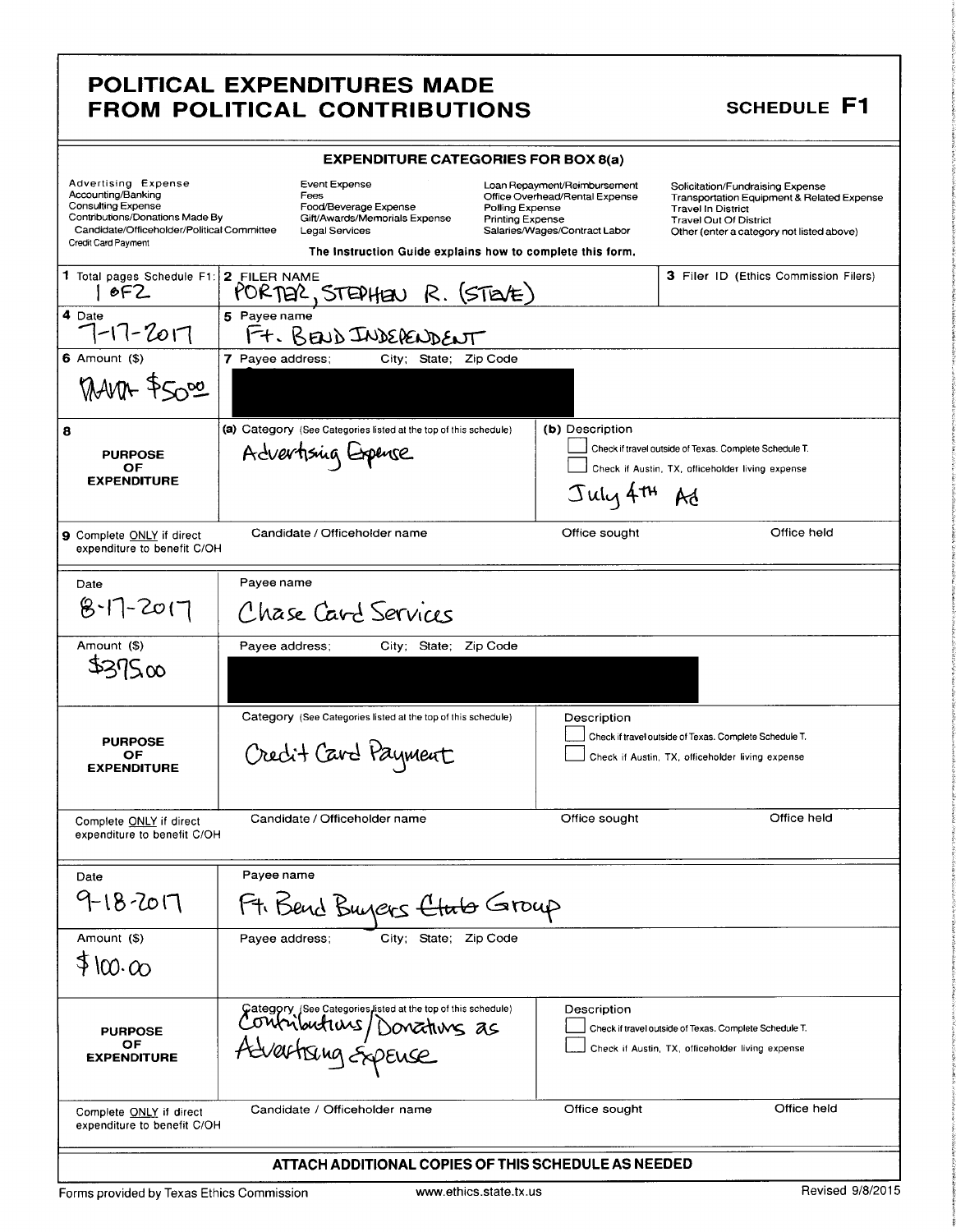## POLITICAL EXPENDITURES MADE FROM POLITICAL CONTRIBUTIONS

#### **SCHEDULE F1**

|                                                                                                                                                                                | <b>EXPENDITURE CATEGORIES FOR BOX 8(a)</b>                                                                                                                            |                                                                                                                                               |                                                                                                                                                                                           |
|--------------------------------------------------------------------------------------------------------------------------------------------------------------------------------|-----------------------------------------------------------------------------------------------------------------------------------------------------------------------|-----------------------------------------------------------------------------------------------------------------------------------------------|-------------------------------------------------------------------------------------------------------------------------------------------------------------------------------------------|
| Advertising Expense<br>Accounting/Banking<br><b>Consulting Expense</b><br>Contributions/Donations Made By<br>Candidate/Officeholder/Political Committee<br>Credit Card Payment | <b>Event Expense</b><br>Fees<br>Food/Beverage Expense<br>Gift/Awards/Memorials Expense<br>Legal Services<br>The Instruction Guide explains how to complete this form. | Loan Repayment/Reimbursement<br>Office Overhead/Rental Expense<br>Polling Expense<br><b>Printing Expense</b><br>Salaries/Wages/Contract Labor | Solicitation/Fundraising Expense<br>Transportation Equipment & Related Expense<br><b>Travel In District</b><br><b>Travel Out Of District</b><br>Other (enter a category not listed above) |
| 1 Total pages Schedule F1: 2 FILER NAME<br>$2$ of $7$                                                                                                                          | STEPHEN R. (STEVE)<br>PORTERL                                                                                                                                         |                                                                                                                                               | 3 Filer ID (Ethics Commission Filers)                                                                                                                                                     |
| 4 Date<br>$10 - 18 - 201$                                                                                                                                                      | 5 Pavee name<br>Chase Card Services                                                                                                                                   |                                                                                                                                               |                                                                                                                                                                                           |
| $6$ Amount $($ )<br>494.00                                                                                                                                                     | 7 Payee address;<br>City; State; Zip Code                                                                                                                             |                                                                                                                                               |                                                                                                                                                                                           |
| 8<br><b>PURPOSE</b><br>ОF<br><b>EXPENDITURE</b>                                                                                                                                | (a) Category (See Categories listed at the top of this schedule)<br>Creat Card payment                                                                                | (b) Description                                                                                                                               | Check if travel outside of Texas. Complete Schedule T.<br>Check if Austin, TX, officeholder living expense                                                                                |
| 9 Complete ONLY if direct<br>expenditure to benefit C/OH                                                                                                                       | Candidate / Officeholder name                                                                                                                                         | Office sought                                                                                                                                 | Office held                                                                                                                                                                               |
| Date<br>$11 - 20 - 2017$                                                                                                                                                       | Payee name<br>Chase Card Services                                                                                                                                     |                                                                                                                                               |                                                                                                                                                                                           |
| Amount (\$)                                                                                                                                                                    | Payee address;<br>City; State;                                                                                                                                        | Zip Code                                                                                                                                      |                                                                                                                                                                                           |
| f(02.2)                                                                                                                                                                        |                                                                                                                                                                       |                                                                                                                                               |                                                                                                                                                                                           |
| <b>PURPOSE</b><br>OF<br><b>EXPENDITURE</b>                                                                                                                                     | Category (See Categories listed at the top of this schedule)<br>Creat card payment                                                                                    | Description                                                                                                                                   | Check if travel outside of Texas. Complete Schedule T.<br>Check if Austin, TX, officeholder living expense                                                                                |
| Complete ONLY if direct<br>expenditure to benefit C/OH                                                                                                                         | Candidate / Officeholder name                                                                                                                                         | Office sought                                                                                                                                 | Office held                                                                                                                                                                               |
| Date<br>12/18/2017                                                                                                                                                             | Payee name<br>Chase Card Services                                                                                                                                     |                                                                                                                                               |                                                                                                                                                                                           |
| Amount (\$)<br>\$720.00                                                                                                                                                        | Payee address;<br>City: State: Zip Code                                                                                                                               |                                                                                                                                               |                                                                                                                                                                                           |
| <b>PURPOSE</b><br>OF<br><b>EXPENDITURE</b>                                                                                                                                     | Category (See Categories listed at the top of this schedule)<br>Creat card payment                                                                                    | Description                                                                                                                                   | Check if travel outside of Texas. Complete Schedule T.<br>Check if Austin, TX, officeholder living expense                                                                                |
| Complete ONLY if direct<br>expenditure to benefit C/OH                                                                                                                         | Candidate / Officeholder name                                                                                                                                         | Office sought                                                                                                                                 | Office held                                                                                                                                                                               |
|                                                                                                                                                                                | ATTACH ADDITIONAL COPIES OF THIS SCHEDULE AS NEEDED                                                                                                                   |                                                                                                                                               |                                                                                                                                                                                           |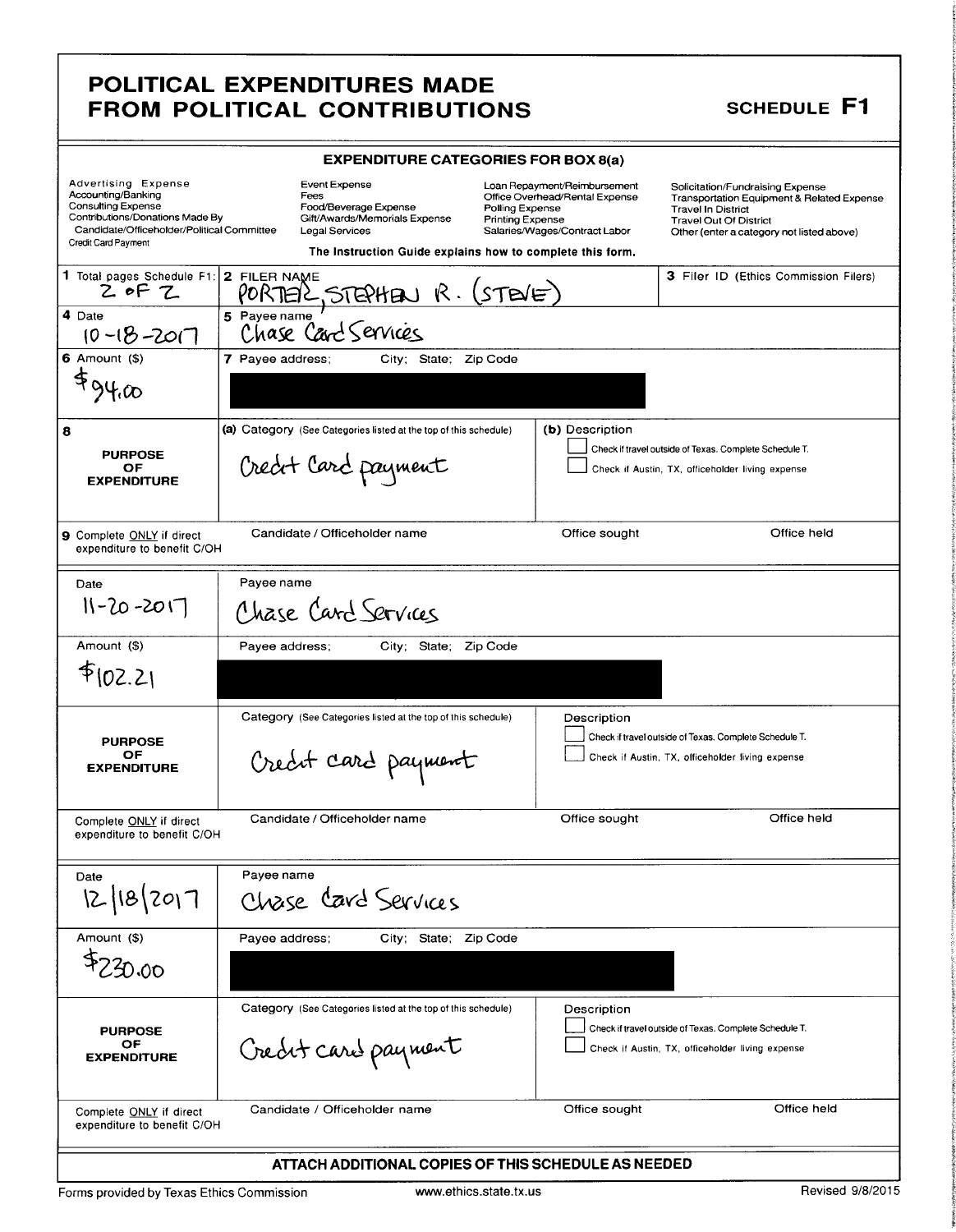|                                                                                                                                                                | UNPAID INCURRED OBLIGATIONS                                                                                                                                                                                                                                                                                     | <b>SCHEDULE F2</b>                                                                                                                                                                        |
|----------------------------------------------------------------------------------------------------------------------------------------------------------------|-----------------------------------------------------------------------------------------------------------------------------------------------------------------------------------------------------------------------------------------------------------------------------------------------------------------|-------------------------------------------------------------------------------------------------------------------------------------------------------------------------------------------|
|                                                                                                                                                                | <b>EXPENDITURE CATEGORIES FOR BOX 10(a)</b>                                                                                                                                                                                                                                                                     |                                                                                                                                                                                           |
| <b>Advertising Expense</b><br>Accounting/Banking<br><b>Consulting Expense</b><br>Contributions/Donations Made By<br>Candidate/Officeholder/Political Committee | Event Expense<br>Loan Repayment/Reimbursement<br>Fees<br>Office Overhead/Rental Expense<br>Food/Beverage Expense<br>Polling Expense<br>Gift/Awards/Memorials Expense<br>Printing Expense<br><b>Legal Services</b><br>Salaries/Wages/Contract Labor<br>The Instruction Guide explains how to complete this form. | Solicitation/Fundraising Expense<br>Transportation Equipment & Related Expense<br><b>Travel In District</b><br><b>Travel Out Of District</b><br>Other (enter a category not listed above) |
| 1 Total pages Schedule F2:<br>$1$ of $1$                                                                                                                       | 2 FILER NAME<br>PORTER, STEPHEN $R \cdot (STENE)$                                                                                                                                                                                                                                                               | 3 Filer ID (Ethics Commission Filers)                                                                                                                                                     |
|                                                                                                                                                                | 4 TOTAL OF UNITEMIZED UNPAID INCURRED OBLIGATIONS                                                                                                                                                                                                                                                               | \$                                                                                                                                                                                        |
| 5 Date<br>$12 - 7 - 2017$                                                                                                                                      | 6 Payee name<br>Ft. Bend Independent                                                                                                                                                                                                                                                                            |                                                                                                                                                                                           |
| 7 Amount $($)$                                                                                                                                                 | City; State; Zip Code<br>8 Payee address;                                                                                                                                                                                                                                                                       |                                                                                                                                                                                           |
| \$150.00                                                                                                                                                       |                                                                                                                                                                                                                                                                                                                 |                                                                                                                                                                                           |
| 9<br><b>TYPE OF</b><br><b>EXPENDITURE</b>                                                                                                                      | Political<br>Non-Political                                                                                                                                                                                                                                                                                      |                                                                                                                                                                                           |
| 10                                                                                                                                                             | (a)<br>Category (See Categories listed at the top of this schedule)<br>(b) Description                                                                                                                                                                                                                          |                                                                                                                                                                                           |
| <b>PURPOSE</b><br><b>OF</b>                                                                                                                                    | Advertising expense                                                                                                                                                                                                                                                                                             | Check if travel outside of Texas. Complete Schedule T.                                                                                                                                    |
| <b>EXPENDITURE</b>                                                                                                                                             |                                                                                                                                                                                                                                                                                                                 | Check if Austin, TX, officeholder living expense<br>Holiday Greetings (3)                                                                                                                 |
| 11 Complete ONLY if direct<br>expenditure to benefit C/OH                                                                                                      | Candidate / Officeholder name<br>Office sought                                                                                                                                                                                                                                                                  | Office held                                                                                                                                                                               |
| Date                                                                                                                                                           | Payee name                                                                                                                                                                                                                                                                                                      |                                                                                                                                                                                           |
| Amount (\$)                                                                                                                                                    | Payee address;<br>City; State; Zip Code                                                                                                                                                                                                                                                                         |                                                                                                                                                                                           |
| <b>TYPE OF</b><br><b>EXPENDITURE</b>                                                                                                                           | Non-Political<br><b>Political</b>                                                                                                                                                                                                                                                                               |                                                                                                                                                                                           |
| <b>PURPOSE</b><br>OF<br><b>EXPENDITURE</b>                                                                                                                     | Description<br>Category (See Categories listed at the top of this schedule)                                                                                                                                                                                                                                     | Check if travel outside of Texas. Complete Schedule T.<br>Check if Austin, TX, officeholder living expense                                                                                |
| Complete ONLY if direct<br>expenditure to benefit C/OH                                                                                                         | Candidate / Officeholder name<br>Office sought                                                                                                                                                                                                                                                                  | Office held                                                                                                                                                                               |
|                                                                                                                                                                |                                                                                                                                                                                                                                                                                                                 |                                                                                                                                                                                           |
| Forms provided by Texas Ethics Commission                                                                                                                      | ATTACH ADDITIONAL COPIES OF THIS SCHEDULE AS NEEDED<br>www.ethics.state.tx.us                                                                                                                                                                                                                                   | Revised 9/8/2015                                                                                                                                                                          |

I f<br>f n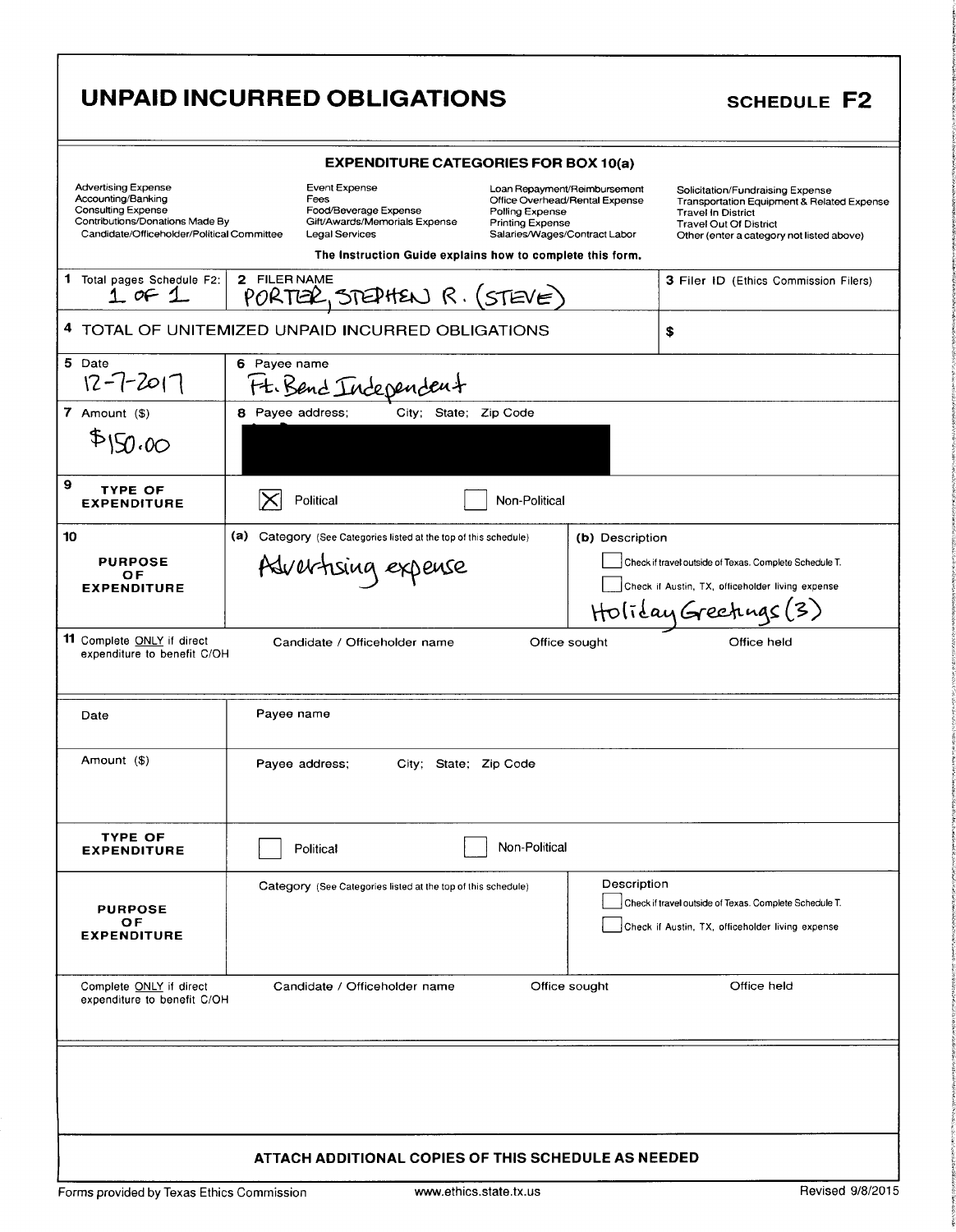|                                                                                                                                                                | <b>EXPENDITURES MADE BY CREDIT CARD</b>                                                                                                                                                                                                                                                                  | <b>SCHEDULE F4</b>                                                                                                                                                                                   |
|----------------------------------------------------------------------------------------------------------------------------------------------------------------|----------------------------------------------------------------------------------------------------------------------------------------------------------------------------------------------------------------------------------------------------------------------------------------------------------|------------------------------------------------------------------------------------------------------------------------------------------------------------------------------------------------------|
|                                                                                                                                                                | <b>EXPENDITURE CATEGORIES FOR BOX 10(a)</b>                                                                                                                                                                                                                                                              |                                                                                                                                                                                                      |
| <b>Advertising Expense</b><br>Accounting/Banking<br><b>Consulting Expense</b><br>Contributions/Donations Made By<br>Candidate/Officeholder/Political Committee | Event Expense<br>Loan Repayment/Reimbursement<br>Fees<br>Office Overhead/Rental Expense<br>Food/Beverage Expense<br>Polling Expense<br>Gift/Awards/Memorials Expense<br>Printing Expense<br>Legal Services<br>Salaries/Wages/Contract Labor<br>The Instruction Guide explains how to complete this form. | Solicitation/Fundraising Expense<br><b>Transportation Equipment &amp; Related Expense</b><br><b>Travel In District</b><br><b>Travel Out Of District</b><br>Other (enter a category not listed above) |
| 1 Total pages Schedule F4:<br>$1$ of 2                                                                                                                         | 2 FILER NAME<br>PORTER, STEPHEN R. (STEVE)                                                                                                                                                                                                                                                               | 3 Filer ID (Ethics Commission Filers)                                                                                                                                                                |
|                                                                                                                                                                | 4 TOTAL OF UNITEMIZED EXPENDITURES CHARGED TO A CREDIT CARD                                                                                                                                                                                                                                              | \$                                                                                                                                                                                                   |
| 5 Date<br>$7 - 28 - 2017$                                                                                                                                      | 6 Payee name<br>GAME DAY MEDIA, INC                                                                                                                                                                                                                                                                      |                                                                                                                                                                                                      |
| $7$ Amount $(\$)$                                                                                                                                              | 8 Payee address;<br>City; State; Zip Code                                                                                                                                                                                                                                                                |                                                                                                                                                                                                      |
| \$375.00                                                                                                                                                       |                                                                                                                                                                                                                                                                                                          |                                                                                                                                                                                                      |
| 9<br><b>TYPE OF</b><br><b>EXPENDITURE</b>                                                                                                                      | Political<br>Non-Political                                                                                                                                                                                                                                                                               |                                                                                                                                                                                                      |
| 10<br><b>PURPOSE</b><br>ОF<br><b>EXPENDITURE</b>                                                                                                               | (a) Category (See Categories listed at the top of this schedule)<br>(b) Description<br>Advertising Expense                                                                                                                                                                                               | upgrade to full page<br>Check if travel outside of Texas. Complete Schedule T.<br>Check if Austin, TX, officeholder living expense<br>2017 Fall Sports Media Guide Ad                                |
| <b>11</b> Complete ONLY if direct<br>expenditure to benefit C/OH                                                                                               | Candidate / Officeholder name<br>Office sought                                                                                                                                                                                                                                                           | Office held                                                                                                                                                                                          |
| Date<br>9-27-201                                                                                                                                               | Payee name<br>USPS                                                                                                                                                                                                                                                                                       |                                                                                                                                                                                                      |
| Amount (\$)                                                                                                                                                    | Payee address;<br>City; State; Zip Code                                                                                                                                                                                                                                                                  |                                                                                                                                                                                                      |
| 494.00                                                                                                                                                         |                                                                                                                                                                                                                                                                                                          |                                                                                                                                                                                                      |
| TYPE OF<br><b>EXPENDITURE</b>                                                                                                                                  | Non-Political<br>Political                                                                                                                                                                                                                                                                               |                                                                                                                                                                                                      |
| <b>PURPOSE</b><br>ОF<br><b>EXPENDITURE</b>                                                                                                                     | Description<br>Category (See Categories listed at the top of this schedule)<br>Office over head (nental expense<br>PO Box rental                                                                                                                                                                         | Check if travel outside of Texas. Complete Schedule T.<br>Check if Austin, TX, officeholder living expense                                                                                           |
| Complete ONLY if direct<br>expenditure to benefit C/OH                                                                                                         | Candidate / Officeholder name<br>Office sought                                                                                                                                                                                                                                                           | Office held                                                                                                                                                                                          |
| Forms provided by Texas Ethics Commission                                                                                                                      | ATTACH ADDITIONAL COPIES OF THIS SCHEDULE AS NEEDED<br>www.ethics.state.tx.us                                                                                                                                                                                                                            | Revised 9/8/2015                                                                                                                                                                                     |